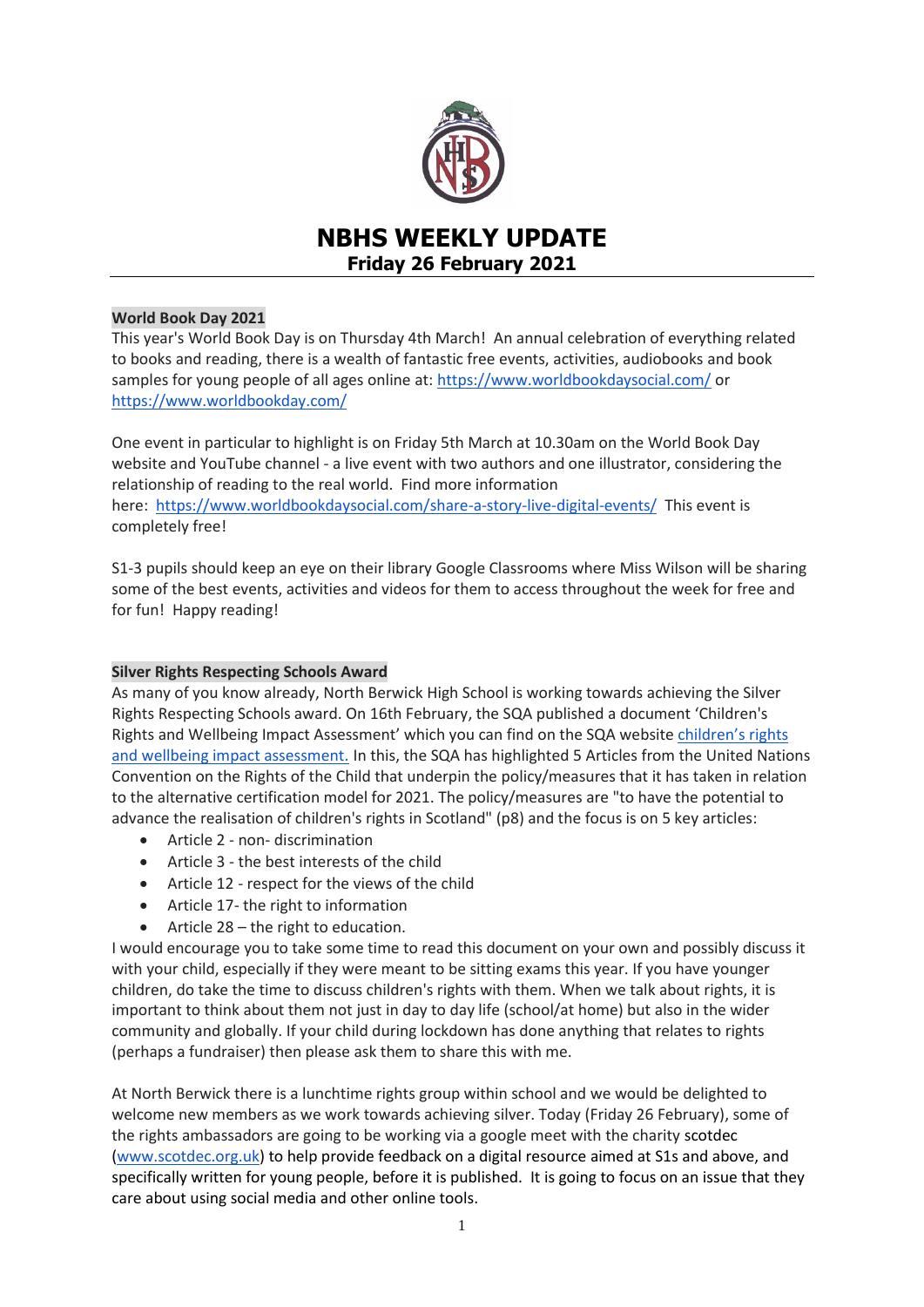If your child is interested in rights issues or keen to find out more, please ask them to get in touch with me via email. We would welcome any input from parents or the wider community too, especially once we are back in school.

There are a number of connections that we can make between **world book day** and children's rights and the main ones are right to access reliable information (Article 17), the aims of education (Article 29) and rest, play, culture and arts (Article 31). For more information and resources on world book day and rights please visit:

[https://www.unicef.org.uk/rights-respecting-schools/resources/teaching-resources/guidance](https://www.unicef.org.uk/rights-respecting-schools/resources/teaching-resources/guidance-assemblies-lessons/article-of-the-week/)[assemblies-lessons/article-of-the-week/](https://www.unicef.org.uk/rights-respecting-schools/resources/teaching-resources/guidance-assemblies-lessons/article-of-the-week/)

Mrs Munro, Support for Learning teacher [vmunro@edubuzz.org](mailto:vmunro@edubuzz.org)

# **S5/S6 Parents' Evening**

Based on the feedback so far we can confidently say the S5/S6 parents' evening on Wednesday this week was a success. We will pass on to teachers all the very kind words of appreciation we have received. Many parents have expressed the desire for this approach to parents' evenings to continue beyond the end of the pandemic, and this is something we will certainly consider. A few parents raised individual concerns via the feedback form. We are not able to respond to these as the form was anonymous, so please do get in touch with school if you have any issues you wish to discuss.

## **FINANCE: Careers Insight Session**

Interested in a career in finance? - Google Meet on Wednesday 3<sup>rd</sup> March at 3:30pm (open to anyone interested).

Mick Burns, Miss Fox and I are running a special session for pupils interested in applying for Finance. We have invited a former NBHS pupil, Rosanna Loy, who initially studied Genetics before moving into a career in Finance. The session will be focused on passing on relevant information and helpful tips to form a strong application. To make this meeting more useful for yourselves, Rosanna will be taking questions throughout the session. If you could prepare a question in advance, it would help our discussion be more informative for yourselves.

I would ask that during the session unless you are one of our key speakers, please could you mute your video and microphones and use the chat on the side of the screen to submit questions. Myself or Mick will read these out at appropriate points in the discussion.

Please email myself, Mr Burgess churgess@eudbuzz.org to request a link to the online meeting.

# **S4-6 Virtual Work Experience Opportunity (Law)**

Browne Jacobson are a top 50 law firm with offices in England and revenues of £50million. These two days in the Easter Holidays are going to provide students with a really great insight into how a law firm works and makes money, the different departments they have, and an opportunity to talk with lots of different solicitors.

## **Law Virtual Work Experience:**

- Tuesday 6th & Wednesday 7th April, 9am 4pm each day
- Partner welcome talk
- An insight to law, their different departments and areas of work (including non law routes)
- Breakout rooms with solicitors in talking about different areas of law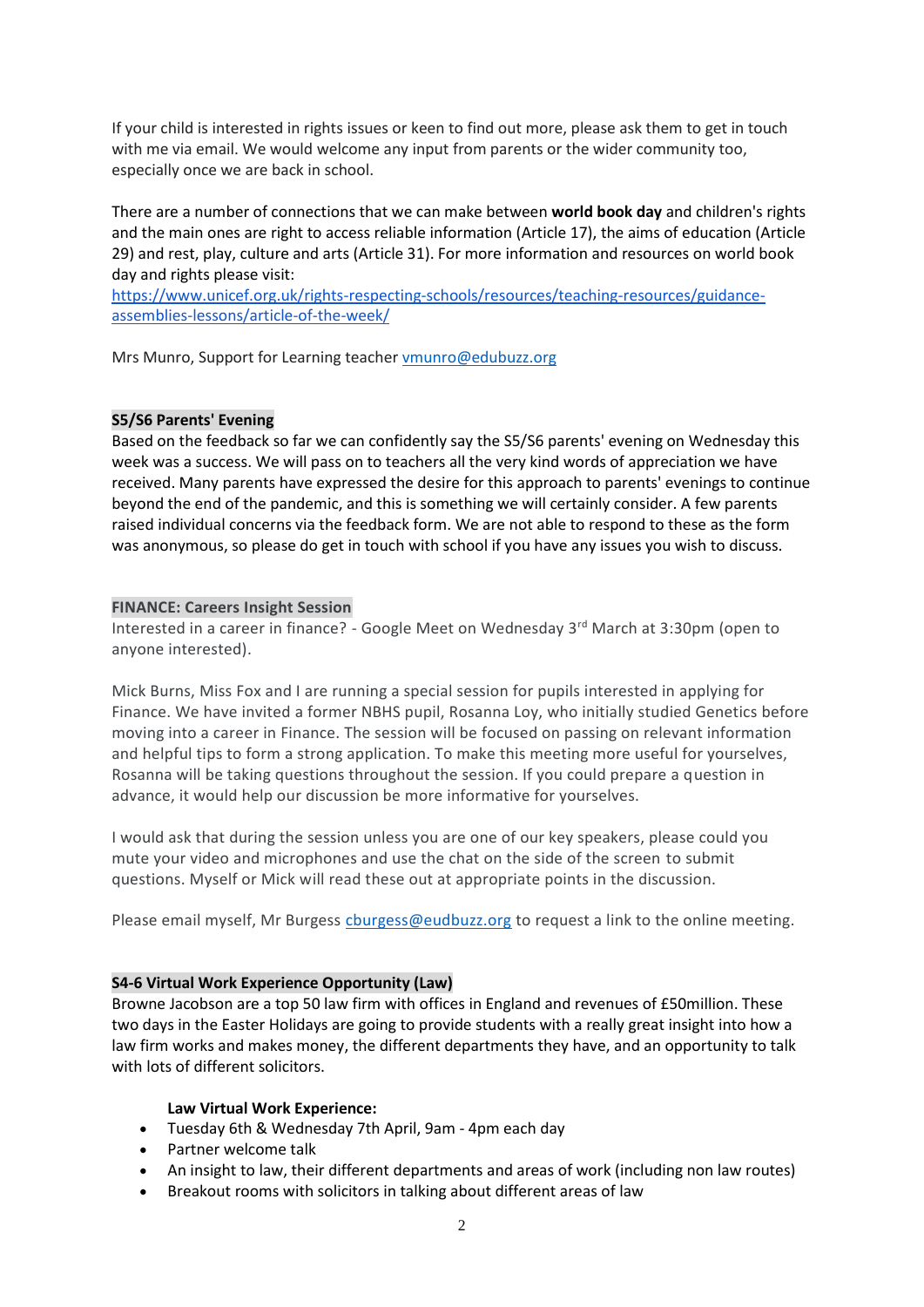- Workshops & interactive sessions
- Open to all Y11, S4, Y12 / S5, Y13 / S6 & Y14 students **Application Link:** [https://www.research.net/r/Law-WEX](https://mail.elcschool.org.uk/owa/redir.aspx?C=5a1cnwlqLtKCIS0TLBN94PQPucwCLdXOiWpyRYqwR-AnpuzCidnYCA..&URL=https%3a%2f%2fwww.research.net%2fr%2fLaw-WEX)

# **Future Asset – DYW Sessions**

We are very excited to invite you to join us at our four live workshops in March with DYW Live, in partnership with Education Scotland and E-Sgoil.

After introducing investment and why it matters to us all, professionals from investment firms in Scotland will give talks on three sectors: Oil, Healthcare and Fast Fashion. We'll look at the pros and cons, and some issues in each of these sectors, and then give students the opportunity to raise points, ask questions, consider the facts and ultimately vote on whether they would advise investing in that area or not.

This is a great opportunity for students to engage directly with professionals and discuss issues around the economy, sustainability, ethics and business. They will see how these issues interact and how making decisions is never as straightforward as they may think!

- 4 March, 1pm: Introduction to Investment: what is investment? Who invests and why? What do they invest in? How does that affect you?
- 11 March, 1pm: Big Oil: Invest or Divest? The changing world of energy production. Would you invest in Royal Dutch Shell and BP to fund them through their transition to generating energy in a low carbon world or would you disinvest given their continued production from 'dirty' sources? Investment, business strategy, economics, environmental impact and sustainability. With Lynne Lamont, Brewin Dolphin
- 18 March, 1pm: Healthy Finances? Scientific research and new technology are rapidly changing how we deliver healthcare and treat disease. Pfizer, Astra Zeneca and Moderna are companies in the news with COVID 19 vaccines, but do they or other Healthcare firms make a good investment? With Lauran Halpin, Edinburgh Partners
- 25 March , 1pm: Outmoded: Is investing in Fast Fashion sustainable? Boohoo and ASOS are in the news, making a profit from inexpensive clothes. But is fast fashion really sustainable both environmentally and as a business model? With Carolyn Bell, Aegon Asset Management

## Interested? Email Mrs Fox – [hfox@edubuzz.org](mailto:hfox@edubuzz.org)

You need to be able to access your Glow account to take part. Check you can access it (you received an email from Mr Frew in June with your log in details), if not let Mrs Fox know.

## **Scottish Apprenticeship Week**

Scottish Apprenticeship Week for all S3, S4, S5 & S6 students. We have decided to host a virtual event with 7 of our biggest clients who have a huge hiring presence in the Scottish Region on Monday 1<sup>st</sup> March, 4pm - 6pm.

We have teamed up with EY, GSK, QA, HSBC, PwC, Capgemini & RAF, all of which will be delivering a 15-minute workshop / session on who they are, what they do and career opportunities for your students. Each company will be joined by one of their very own apprentices who will share their career journey to date along with someone from the recruitment team to share information on the different opportunities / route paths post studies.

There will be a big focus on Work Experience and Graduate Apprenticeship opportunities many of which will be live and open for your students to apply to straight away!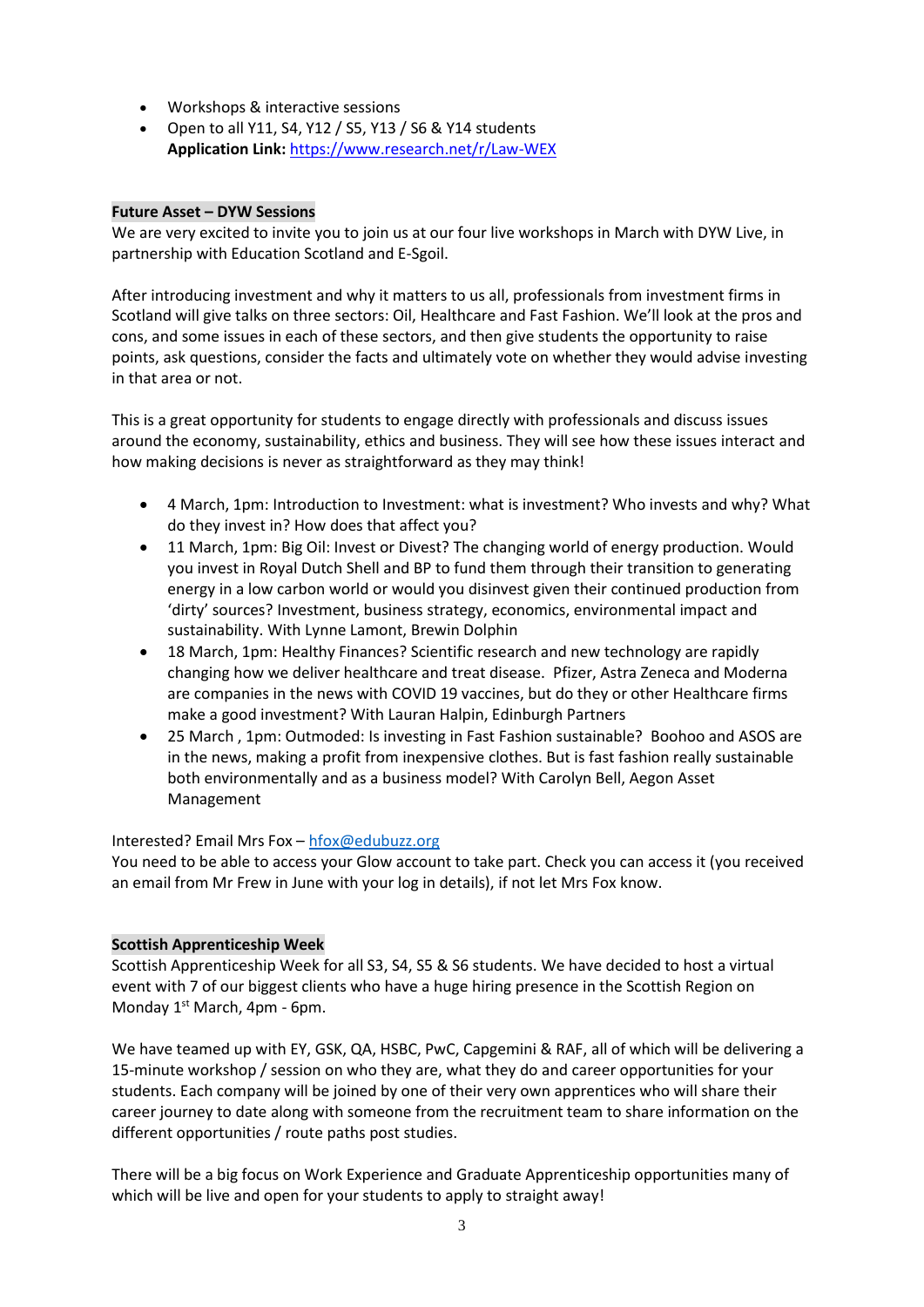## **Webinar Details:**

- Monday  $1^{st}$  March, 4pm 6pm
- 8 different Apprentice highlight journeys and workshop sessions
- Open to all pupils in year groups S3, S4, S5 & S6
- Opportunity to ask questions and find out about other young people's career journeys
- Big focus on Graduate Apprenticeships and Summer Work Experience
- Learn about different types of apprenticeships, some myth busting and a few prizes along the way!
- Free event for all students, teachers and parents

## **Application Link:**

<https://www.research.net/r/Scottish-NAW>



#### **Careers**

Mick Burns Careers Adviser Email: [mick.burns@sds.co.uk](https://mail.elcschool.org.uk/owa/redir.aspx?C=fbGa3DGVrsUoQB2CnJP23eXwMGzxu7J1CtarT6dTOwkq_NlpJujXCA..&URL=mailto%3amick.burns%40sds.co.uk) Mobile: 07887 831454

Scottish Apprenticeship Week

Next week is SAW and you can find some local information [here](https://www.edubuzz.org/careers/2021/02/23/scottish-apprenticeship-week-events-2021/)

Vacancy updates include construction, engineering, oil and gas engineering along with finance and related work at: edubuzz.org/careers

Edinburgh College courses are now taking applications. I have delivered a preparation for college talk on 20 January and you can view this [here](https://www.edubuzz.org/careers/2017/12/06/applying-for-college-2018/)

I have posted several vacancies recently at edubuzz.org/careers so please visit if you are considering employment, apprenticeships or training.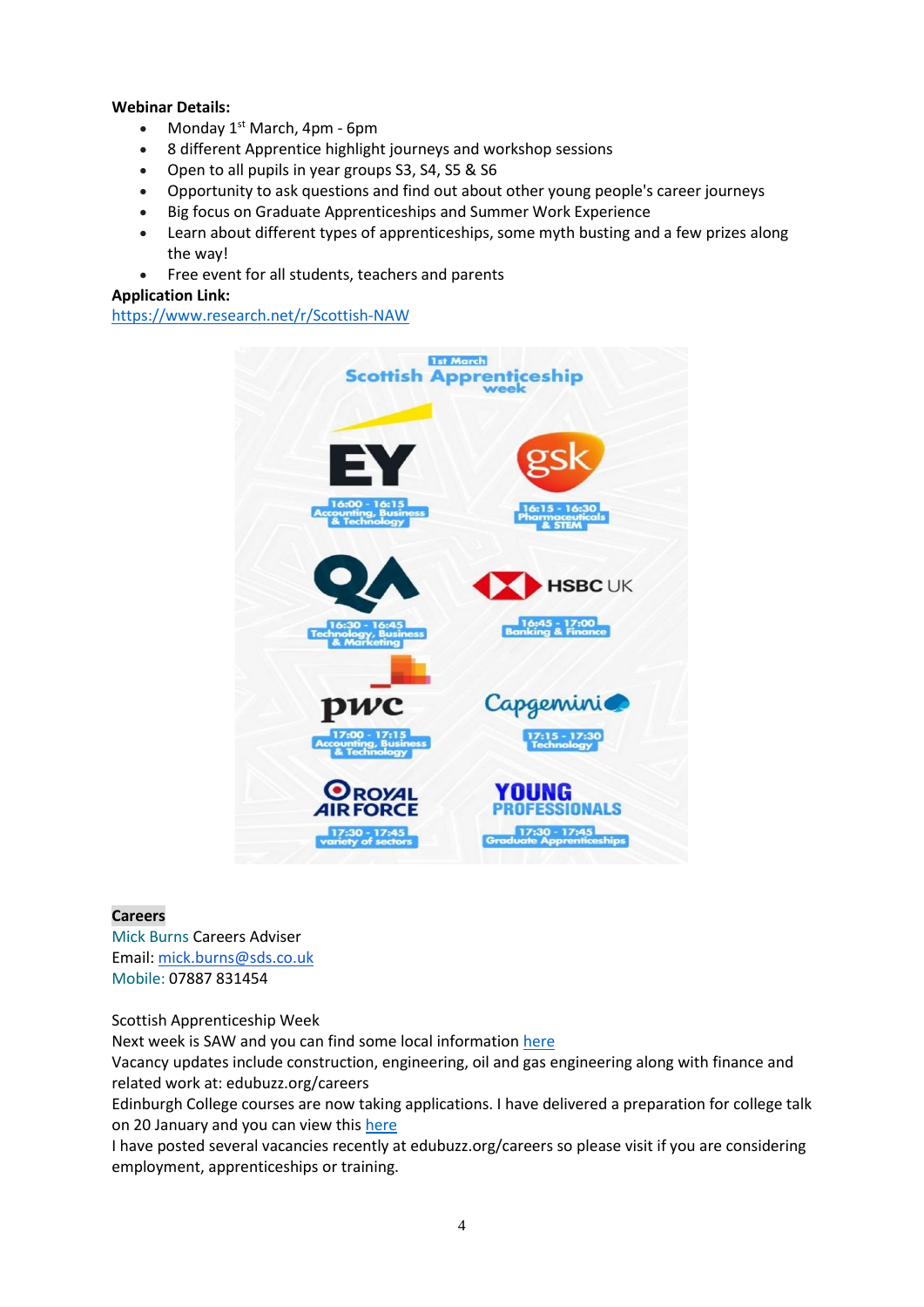Another useful site if you are looking for local vacancies is edubuzz.org/midandeastvacancies as well as [www.apprenticeship.scot](http://www.apprenticeship.scot/)

We have put together a short presentation in The Apprenticeship Family [here](https://www.edubuzz.org/careers/2021/01/21/apprenticeship-family/) that you may find useful, particularly at subject choice time.

Law virtual work experience opportunity:

<https://www.edubuzz.org/careers/2021/02/25/s4-6-law-work-experience/>

#### **NBHS PTA Monthly Prize Draw**

The winners in the January prize draw are Ben Mack (first prize: £50) and James Ingham (second prize: £25). Congratulations to both! Thank you to everyone who already supports this valuable fundraiser. If you'd like to sign up please contact [ptanbhs@gmail.com.](mailto:ptanbhs@gmail.com) For an annual sub of just £18 your name gets entered into 12 monthly draws, with £75 of prize money each month!

#### **Physical Education**

We are very lucky to have two student teachers from Edinburgh University working with us at the moment. They are enthusiastic and ready to help deliver our online teaching provision. They have introduced themselves to most classes and have joined senior classes in google meets as well as preparing online tasks. They will share some challenges with S1 - S3 pupils next week, so keep checking your google classrooms to access the resources.

Our Sports Council team, run by S6 volunteers, are also preparing a challenge, with prizes to be won. More information will be issued next week but we can't wait to take advantage of the good weather again. It's been a long winter, let's get out and about!

#### **Instrumental Music Service – East Lothian Piano Festival**

Dear Parent/Carer,

I hope your child is continuing to enjoy their lessons with the Instrumental Music Service. I'm aware how challenging the last few months have been for us all and I wish to thank you for your continued support of your child's music making. It has been great to see so many of our young people involved in our Digital Events so far this year and for us to be able to celebrate their talents in this way. Nothing of course can compare to live music and we hope to resume face to face activities as soon as it is safe to do so.

Tomorrow will see 58 of our young pianists participate in the East Lothian Piano Festival 2021 and I would like to invite you all to attend our YouTube Festival from 10am. We have almost two hours of piano music for you and it has been a privilege and a pleasure to put this project together this week and enjoy listening to the exceptional performances from our young musicians. I hope you will consider joining us tomorrow. As part of the same festival, we will be having a Facebook Premiere Gala Concert with selected performances on Thursday  $4<sup>th</sup>$  March at 7pm and I hope you will consider joining us for this event too.

Please click [here](https://youtu.be/GTMiEZfIMm8) for a link to tomorrow's YouTube Festival and further details will be available soon on East Lothian's Facebook Page for the Concert on the 4<sup>th</sup> March. Bravo to all our young pianists who participated and indeed to all our young musicians for keeping music alive in East Lothian during this challenging year! Kind regards

## **Jonathan Gawn, Team Manager - Instrumental Music Service**

**Unexpected – and appreciated - Thank You Messages**